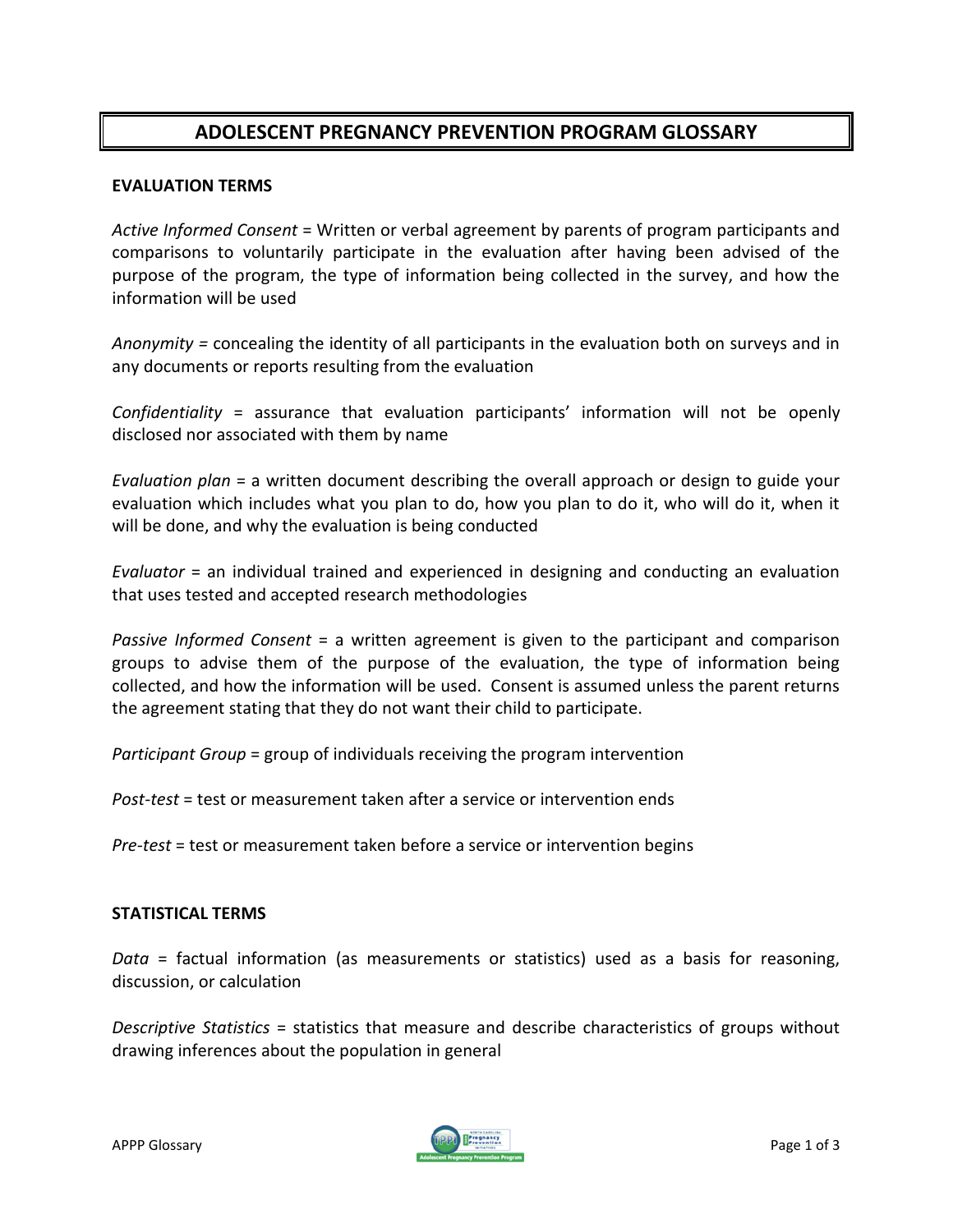*Inferential Statistics* = statistics used to make judgments of the probability that an observed difference between groups is a dependable one or one that might have happened by chance in this study

*Mean* = average of a set of numbers; calculated by adding the values and then dividing by the number of values

*N* = sample size, or the total number of people or things that are being evaluated or researched

*P-Value* = the probability that something has occurred simply by chance; p-values of .05 are used in most studies (dependent on sample size) as the cut off for statistical significance

*Probability* = the chance an event will occur

*Statistically Significant* = when a result occurs that is unlikely to have occurred by chance or randomly

*Test of significance* = type of statistical procedure that is applied to data to determine whether your results are statistically significant; the two used in the APPP evaluation (Wilcoxon Signed Ranks and McNemar's Test) are specifically designed for studies with matched pairs of data

*Validity* = the extent to which a measurement instrument or test accurately measures what it is supposed to measure

## **MONITORING TERMS**

*Cost Disallowance* = A charge to a grant that the division determines to be unallowable, according to the applicable cost principles (OMB Circular A-122 for non-profit organizations, A-21 for educational institutions, and A-87 for state, local, and Indian tribal governments) or other award terms and conditions. The general rule of thumb for any costs to be considered proper is that they must be allowable, allocable, necessary, reasonable, and treated consistently.

*Debarment and Suspension* = Government-wide actions based on Executive Order 12549 which exclude a person or organization from participating in grants or other assistance awards. Suspensions are temporary actions, not to exceed 18 months, generally leading to debarment, implemented only when immediate action is needed to protect the government's interest. Debarment generally lasts three years.

*Suspension* = Action by the division that temporarily suspends financial assistance under the award, pending corrective action by the subrecipient or a pass-through entity's decision to terminate the award.